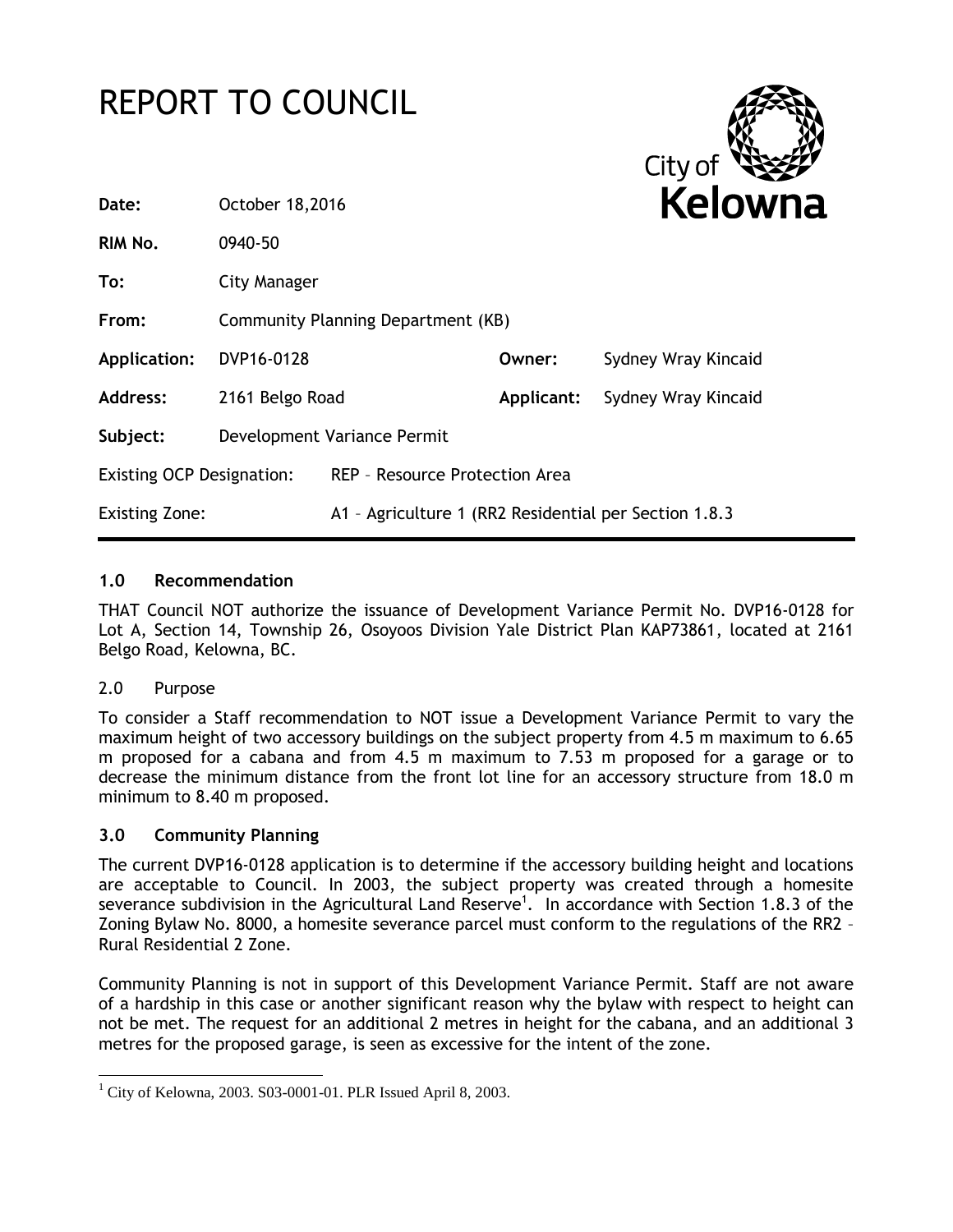# **4.0 Proposal**

# 4.1 Background

In 2005, building permit applications were taken out for the 'Barn' (now Garage) and Cabana. These were cancelled in November of 2007 by the Building and Permitting Manager as a result of a nuisance complaint. No plumbing was identified in the building permit plans. However, also in 2005, two plumbing permits were taken out. The other plumbing permit was for a toilet, basin, shower, laundry and laundry tub. Both plumbing permits expired. At the time the permits were cancelled, both slab foundations had been poured, but no framing had begun.

The foundation slabs remained until 2015. In 2015, construction began on both structures without development permits or building permits. In July 2015, through a bylaw complaint, a stop work issue was put on the work. Building permits and a Development Permit (DP) were applied for shortly after. Staff notes that the designs had changed from the original plans, specifically the roof shape and height had changed. The roof design for what was described as the 'Barn' (now garage) changed from a barn shape roof to a single sloped angled roof.

The Building permits are currently waiting for complete drawings and the completion of DP and Development Variance Permits (DVP). A survey plan was required as part of the application. This was received in April 2016. In May of 2016, the City received information that construction had begun again without permit, and another Stop Work order was issued. A timeline includes:

| 2005-04-06 - BP (Barn)       | Building Permit by contractor for 'Barn' (no plumbing on BP Plans).<br>Slab foundations poured. Permit withdrawn.                                                                 |  |  |  |
|------------------------------|-----------------------------------------------------------------------------------------------------------------------------------------------------------------------------------|--|--|--|
| 2005-04-06 - BP (Cabana)     | Building Permit by contractor for Cabana (no plumbing on BP Plans).<br>Slab foundations poured. Permit withdrawn.                                                                 |  |  |  |
| $2005 - 05 - 19 - PP$ (New)  | Plumbing Permit - toilet, basin, laundry tub, hot water tank and<br>floor drain. Expired.                                                                                         |  |  |  |
| 2005-05-19 - PP (New)        | Plumbing Permit - The other plumbing permit was for a toilet, basin,<br>shower, laundry and laundry tub. Expired.                                                                 |  |  |  |
| $2005 - 06 - 21 - BP$ (Barn) | Building Permit by owner for 'Barn' and Cabana (no plumbing on BP<br>Plans). Slab foundations poured. Permit cancelled by BP Manager.                                             |  |  |  |
| 2005-06-21 - BP (Cabana)     | Building Permit by owner for 'Barn' and Cabana (no plumbing on BP<br>Plans). Slab foundations poured. Permit cancelled by BP Manager.                                             |  |  |  |
| 2006-03-16                   | Nuisance Controlled Substance Investigation                                                                                                                                       |  |  |  |
| 2009                         | Bylaw Complaint - Trailer in front yard used as secondary suite.<br>Staff notes that there is still a trailer in the front yard.                                                  |  |  |  |
| 2013-04-12                   | Business License for a home-based business - minor application for<br>A-Plus Xcavating & Landscaping Ltd. was taken out but no payment<br>for fees received, and a ticket issued. |  |  |  |
| 2015-07                      | Bylaw Complaint - Building without permits. Stop Work order issued.                                                                                                               |  |  |  |
| 2015-07-17 BP (Garage)       | Building Permit by owner for Garage and (no plumbing on BP Plans).                                                                                                                |  |  |  |
|                              | 2015-07-17 BP (Pool House) Building Permit by owner for Garage and (no plumbing on BP Plans).                                                                                     |  |  |  |
| 2016-04                      | Survey Plan received for development permit.                                                                                                                                      |  |  |  |
| 2016-05                      | Bylaw Complaint - Building without permits. Stop Work order issued.                                                                                                               |  |  |  |
| 2016-09-21                   | Public Notification for DVP complete.                                                                                                                                             |  |  |  |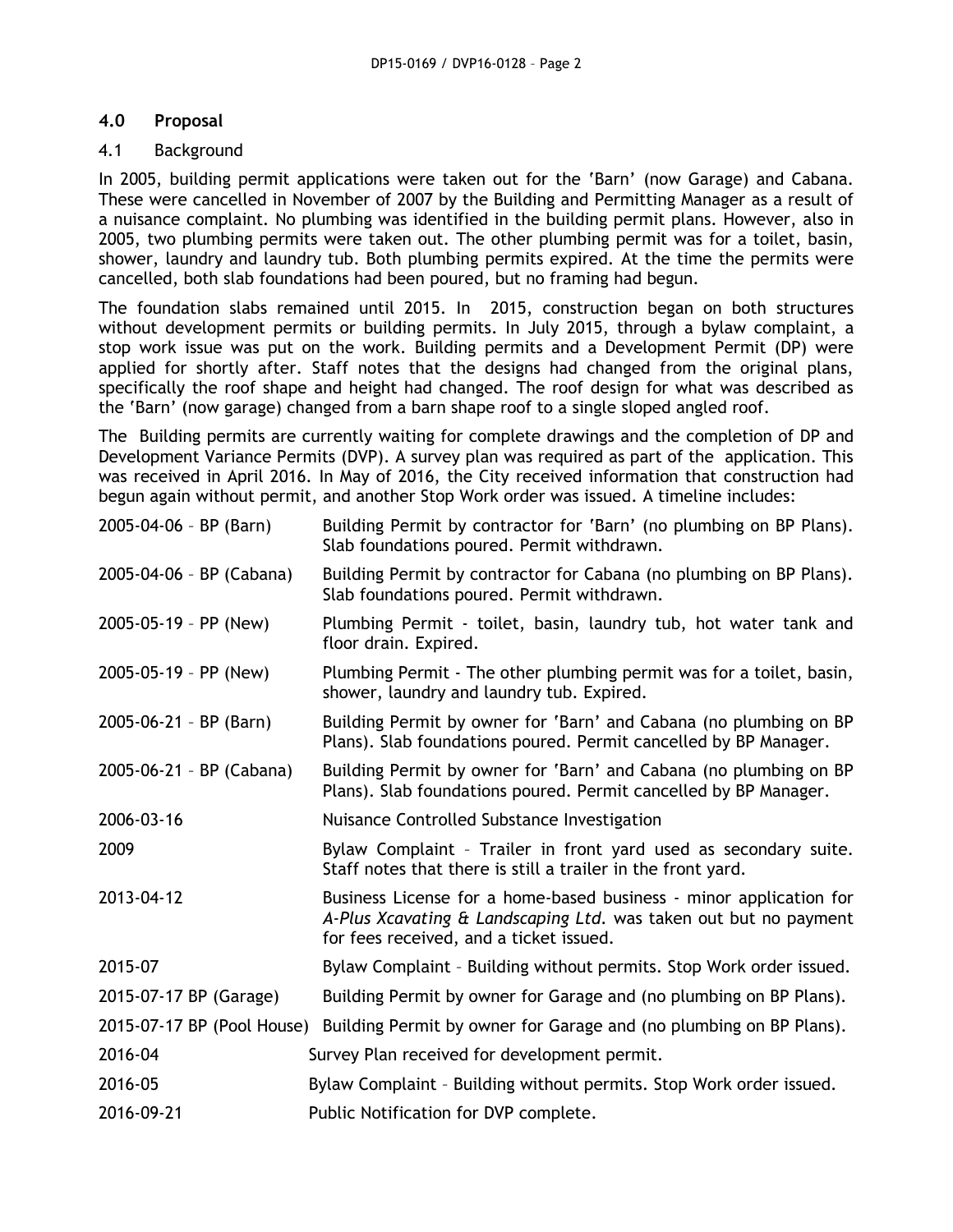## 4.2 Project Description

The applicant is requesting permission from Council to allow two overheight accessory buildings on the subject property, as well as to decrease the minimum distance from the front lot line for one of the accessory structures.

The applicant intends to use the top floor of the garage as a work space to dry herbs and seeds from her hollyhocks and lavender business. A plan of the proposed lavender growing area was provided in the summer of 2015. A site visit confirmed with the applicant that it will be primarily hollyhocks. Photos are attached.

A Development Variance Permit is requested to vary the following Section of Zoning Bylaw No. 8000:

#### **Section [12.2.6(b)]: [RR2 – Rural Residential 2 Development Regulations]**

To vary the maximum height for accessory buildings / structures from 4.5 m permitted to 6.55 m proposed for the cabana; and

#### **Section [12.2.6(b)]: [RR2 – Rural Residential 2 Development Regulations]**

To vary the maximum height for accessory buildings / structures from 4.5 m permitted to 7.53 m proposed for the garage.

## **Section [6.5.8(a)]: [Accessory Development Regulations]**

To vary the minimum distance from the front lot line for an accessory buildings / structures from 18.0 m permitted to 8.40 m proposed for the garage.

#### 4.3 Site Context

The subject property is located on Belgo Road in the Belgo – Black Mountain Sector. It is zoned A1 – Agriculture 1 and has a Future Land Use of Resource Protection Area. The property underwent a homeside severance in 2003, and is surrounded on the side and rear lot lines by the parent parcel. It is located outside of the Permanent Growth Boundary.

The subject property is in the ALR: land use to the north, east, south and southeast is agricultural and is surrounded completely by properties in the ALR. The subject property is also within the Black Mountain Irrigation District (BMID) water supply area.

Specifically, adjacent land uses are as follows:

| <b>Orientation</b> | <b>Zoning</b>      | <b>Land Use</b> |
|--------------------|--------------------|-----------------|
| North              | A1 - Agriculture 1 | Agriculture     |
| East               | A1 - Agriculture 1 | Agriculture     |
| South              | A1 - Agriculture 1 | Agriculture     |
| West               | A1 - Agriculture 1 | Agriculture     |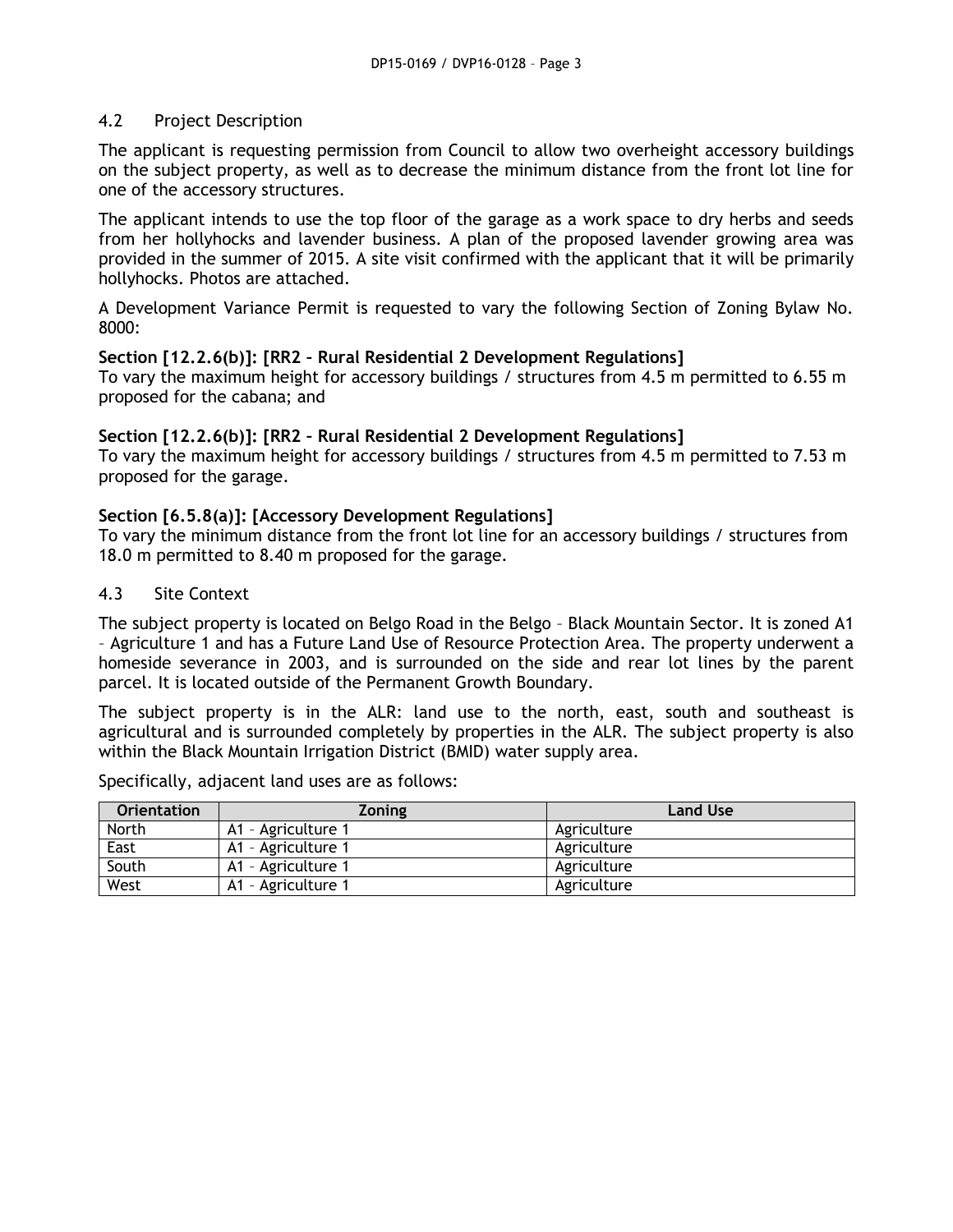

**Subject Property Map:** 2161 Belgo Road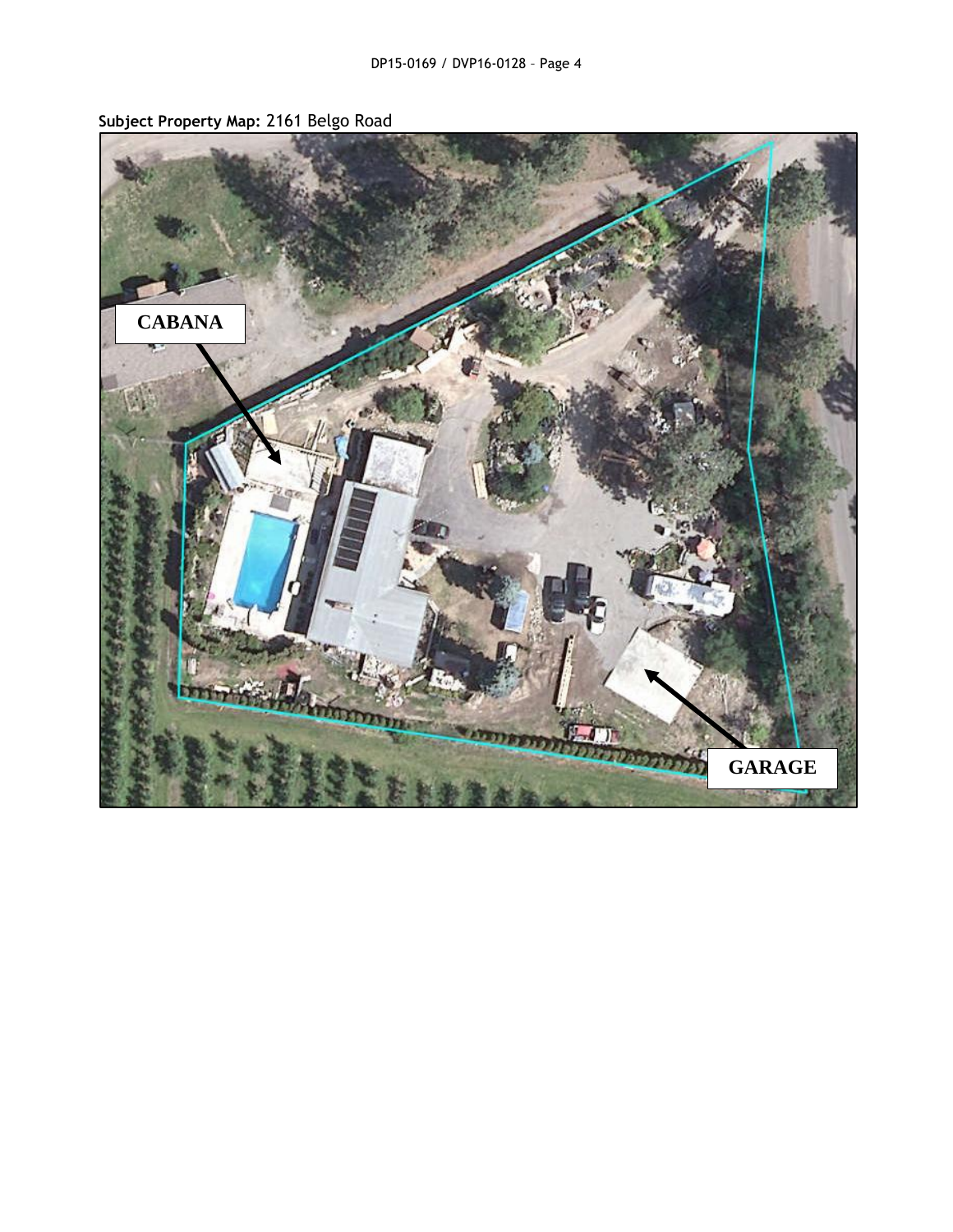#### 4.4 **Zoning Analysis Table**

| <b>Zoning Analysis Table</b>                                                                      |                              |                            |  |  |  |
|---------------------------------------------------------------------------------------------------|------------------------------|----------------------------|--|--|--|
| <b>CRITERIA</b>                                                                                   | <b>RR2 ZONE REQUIREMENTS</b> | <b>PROPOSAL</b>            |  |  |  |
| <b>Development Regulations</b>                                                                    |                              |                            |  |  |  |
| Maximum Site Coverage (All<br>Buildings)                                                          | 20%                          | ~< 20%                     |  |  |  |
| Maximum Site Coverage<br>(Accessory Buildings)                                                    | 14%<br>< 14%                 |                            |  |  |  |
| Development Regulations - Garage                                                                  |                              |                            |  |  |  |
| Maximum Height                                                                                    | 4.5 <sub>m</sub>             | $7.53 \text{ m}$ $\bullet$ |  |  |  |
| Minimum Side Yard (north)                                                                         | 1.2 <sub>m</sub>             | > 1.2 m                    |  |  |  |
| Minimum Side Yard (south)                                                                         | 1.2 <sub>m</sub>             | 3.29 m                     |  |  |  |
| Minimum Rear Yard                                                                                 | 3.0 <sub>m</sub>             | > 3.0 m                    |  |  |  |
| Minimum Distance from Principal<br><b>Dwelling</b>                                                | 1.0 <sub>m</sub>             | > 1.0 m                    |  |  |  |
| Minimum Distance from front lot<br>line                                                           | 18.0 <sub>m</sub>            | $8.40 \; \text{m}$ 0       |  |  |  |
| Development Regulations - Cabana                                                                  |                              |                            |  |  |  |
| Maximum Height                                                                                    | 4.5 <sub>m</sub>             | $6.65 \, \text{m}$ 0       |  |  |  |
| Minimum Side Yard (north)                                                                         | 1.2 <sub>m</sub>             | $3.47 \; m$                |  |  |  |
| Minimum Side Yard (south)                                                                         | 1.2 <sub>m</sub>             | > 1.2 m                    |  |  |  |
| Minimum Rear Yard                                                                                 | 3.0 <sub>m</sub>             | 7.41 m                     |  |  |  |
| Minimum Distance from Principal<br><b>Dwelling</b>                                                | 1.0 <sub>m</sub>             | 2.99 m                     |  |  |  |
| Minimum Distance from front lot<br>line                                                           | 18.0 <sub>m</sub>            | >18.0 m                    |  |  |  |
| <b>O</b> Indicates a requested variance to increase the maximum height of an accessory structure. |                              |                            |  |  |  |

**O** Indicates a requested variance to decrease the minimum distance from the front lot line.

 $\bullet$  Indicates a requested variance to increase the maximum height of an accessory structure..

## **5.0 Public Notification**

As per Council Policy No. 367 the applicant completed Public Notification and Consultation in the form of a neighbourhood circulation.

Sixteen homeowners were included as part of this neighbourhood circulation. Staff received email correspondence from three neighbours in opposition and one phone call of opposition.

#### **6.0 Current Development Policies**

## 6.1 Agricultural Land Use Policies

Protect Agricultural Land<sup>2</sup> - Retain the agricultural land base by supporting the ALR and by protecting agricultural lands from development, except as otherwise noted in the City of Kelowna Agricultural Plan. Ensure that the primary use of agricultural land is agriculture, regardless of parcel size.

 2 City of Kelowna 2030 Official Community Plan (2011), Policy 5.33.1 (Development Process Chapter)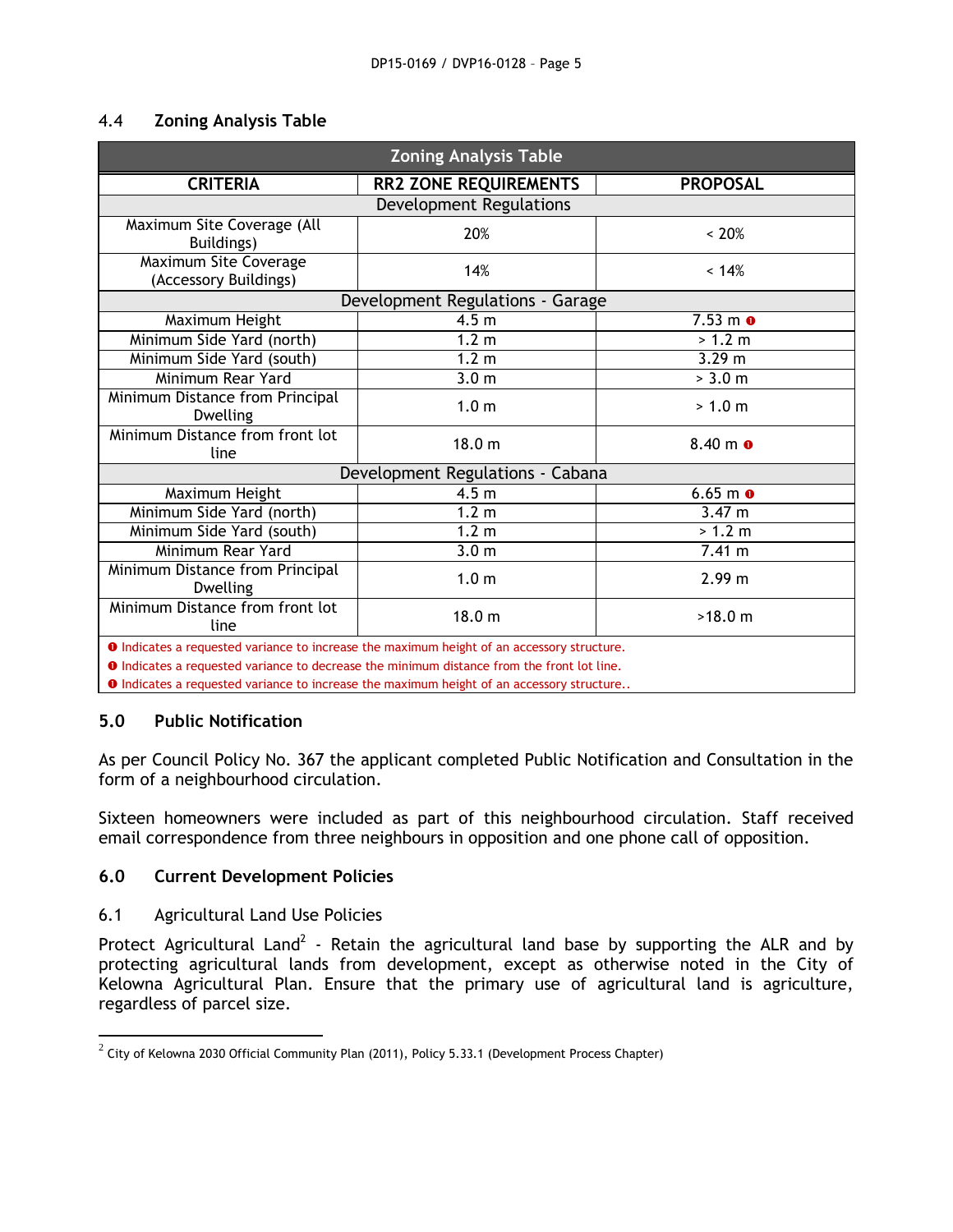Urban Uses<sup>3</sup> - Direct urban uses to lands within the urban portion of the Permanent Growth Boundary, in the interest of reducing development and speculative pressure on agricultural lands.

Homeplating<sup>4</sup> - Locate buildings and structures, including farm help housing and farm retail sales area and structures, on agricultural parcels in close proximity to one another and where appropriate, near the existing road frontage. The goal should be to maximize use of existing infrastructure and reduce impacts on productive agricultural lands.

## **7.0 Technical Comments**

- 7.1 Building & Permitting Department
	- Full Plan check for Building Code related issues will be done at time of Building Permit applications. Please indicate how the requirements of radon mitigation and NAFS are being applied to this structure at time of permit application.
- 7.2 Development Engineering Department
	- The proposed height variance does not compromise municipal infrastructure.
- 7.3 FortisBC Inc (Electric)
	- There are FortisBC Inc (Electric) ("FBC(E)") primary distribution facilities along Belgo Road. The applicant is responsible for costs associated with any change to the subject property's existing service, if any, as well as the provision of appropriate land rights where required. Otherwise, FBC(E) has no concerns with this circulation.
- 7.4 Shaw Cable
	- The applicant should contact Shaw in regards to any changes to cable services.

# **8.0 Application Chronology**

| Date of Building Permits Applied for:      | July 17, 2015  |
|--------------------------------------------|----------------|
| Date of Application (DP15-0169) Received:  | July 24, 2015  |
| <b>Survey Received</b>                     | April, 2016    |
| Date of Application (DVP16-0128) Received: | May 17, 2016   |
| Date Public Consultation Completed:        | Sept. 21, 2016 |

## **9.0 Alternate Recommendation**

THAT Council authorizes the issuance of Development Variance Permit No. DVP16-0128 for Lot A, Section 14, Township 26, Osoyoos Division Yale District Plan KAP73861, located at 2161 Belgo Road, Kelowna, BC;

AND THAT variances to the following sections of Zoning Bylaw No. 8000 be granted: **Section [12.2.6(b)]: [RR2 – Rural Residential 2 Development Regulations]**  To vary the maximum height for accessory buildings / structures from 4.5 m permitted to 6.55 m proposed for the cabana.

 3 City of Kelowna 2030 Official Community Plan (2011), Policy 5.33.3 (Development Process Chapter)

 $^4$  City of Kelowna 2030 Official Community Plan (2011), Policy 5.34.3 (Development Process Chapter)